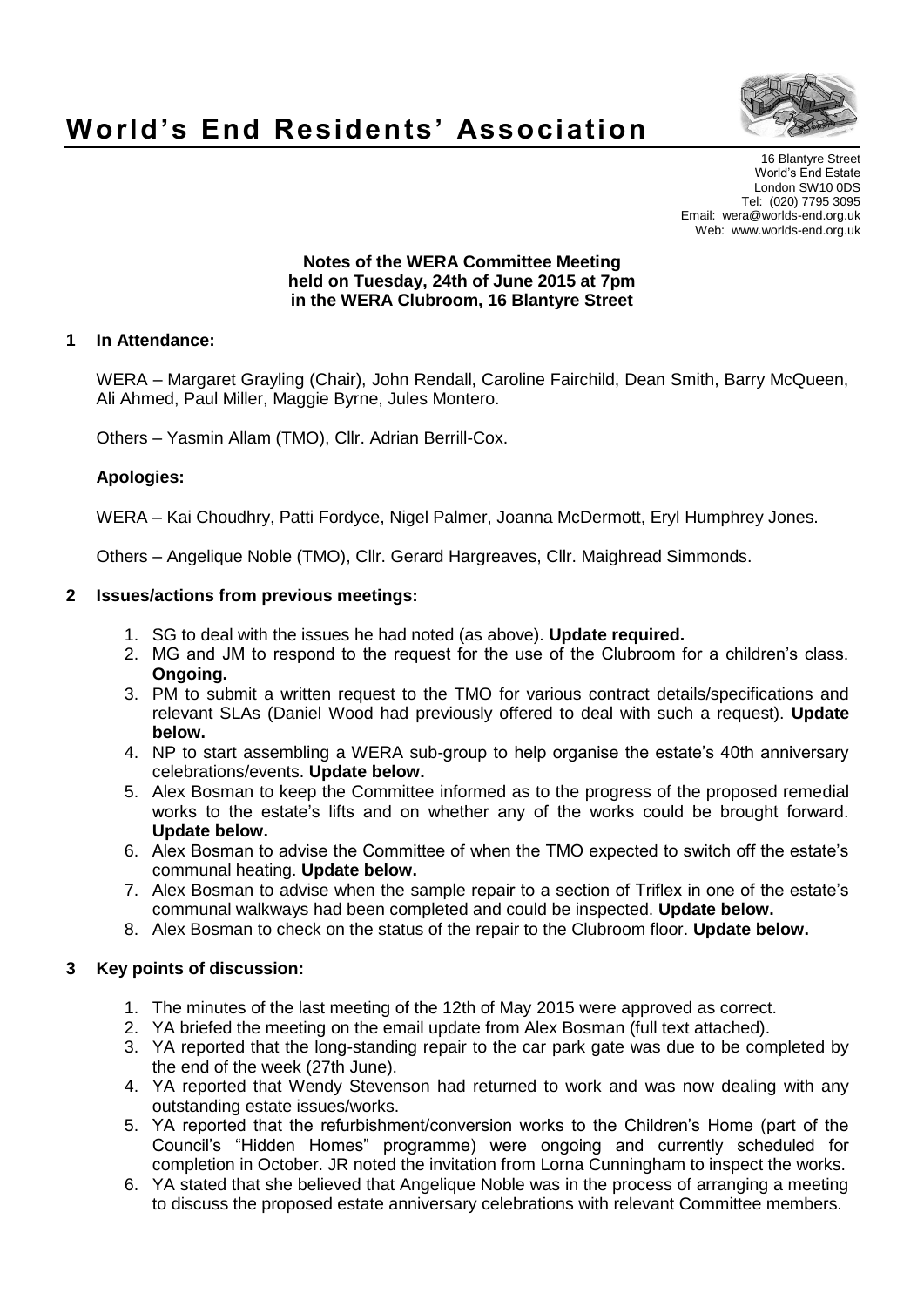- 7. PM requested a date by which the sample repair to the Triflex was expected to have been completed. MG requested a date by which the repair to the Clubroom floor was expected to have been completed. YA agreed to contact AB to obtain dates for both repairs.
- 8. MBy noted that whilst the heating in the estate had indeed been switched off she believed that the heating was still on within the sheltered housing scheme.
- 9. PM reported that he had asked Daniel Wood to nominate appropriate members of TMO staff to attend a meeting with the WERA sub-group but had not yet received a response. YA said she would ask DW for an update.
- 10. MG briefed the Committee on the RA's successful HRP bid. The bid had secured £40,000 to carry out the re-glazing/refurbishment of the large lift lobbies on the ground and first floors. MG noted that this was unlikely to cover the full cost of the works and the Committee was asked to approve the release of additional funds from the ARB. The use of ARB funds was agreed. It was noted that some additional funding might also be available from the monies received from Charter Construction.
- 11. CF queried the length of time 1 Chelsea Reach Tower had been empty/void and asked for confirmation that the works to the "pink house" opposite had not delayed its allocation. YA stated that she did not believe the works to the "pink house" or the use of the pavement in front of 1 Chelsea Reach Tower by Charter Construction had delayed its allocation but would check that was indeed the case. *Note: a subsequent email update from Simon Girling stated that 1 Chelsea Reach Tower had already been allocated to a new tenant and that whilst the tenant had not yet moved in to the property they were expected to do so shortly.*
- 12. It was noted that (irrespective of the update from AB/YA) the repairs to the car park gate had been significantly delayed. As a result the car park had lacked proper security since April and several incidents of ASB, including break-ins, had taken place. It was proposed that WERA contact all car park users with the intention of preparing a formal letter of complaint to the TMO seeking appropriate compensation for all affected residents. This was agreed. JR and JM would proceed to contact car park users.
- 13. An update on the RA's finances was tabled (as requested by BMcQ).
- 14. There was a discussion with regards to the recent booking of the WERA Clubroom for Ramadan. The Committee were asked to note the guidance provided by the TMO – that the RA was expected to allow groups that complied with the Clubroom's Conditions of Use to use the room. The use of the room had therefore been permitted. JM stated that of those Committee members who had expressed a view in response to his emails the majority had agreed to allow the room to be used – there had been 8 votes in favour of approving the request, 3 against, and 2 formal abstentions. It was noted that where Committee members are asked to express a view those who do not do so, for whatever reason, are considered to have abstained. MG noted that the TMO were in the process of drafting new Conditions of Use for all RA Clubrooms and that these were expected to allow the room to the used for Ramadan in future. The TMO were also expected to take a greater part in the management of all RA Clubrooms going forward.
- 15. A list of questions from BMcQ was tabled. The meeting went through and dealt with all of the questions one by one.
- 16. AA reported that Dr. Yeoh's window had recently been smashed by kids playing football on the Piazza. Luckily no-one had been in the dental practice's front-most surgery at the time.

#### **4 Actions arising (in addition to pending items from section 2):**

- 1. YA to obtain a date for the sample Triflex repair from AB.
- 2. YA to obtain a date for the repair to the Clubroom floor from AB.
- 3. YA to ask Daniel Wood for an update re: PM's email.
- 4. YA to obtain details on the amount of time 1 Chelsea Reach Tower had remained void.
- 5. JR/JM to contact all car park users.

#### **5 Date of Next Meeting**

The date of the next meeting has not been set.